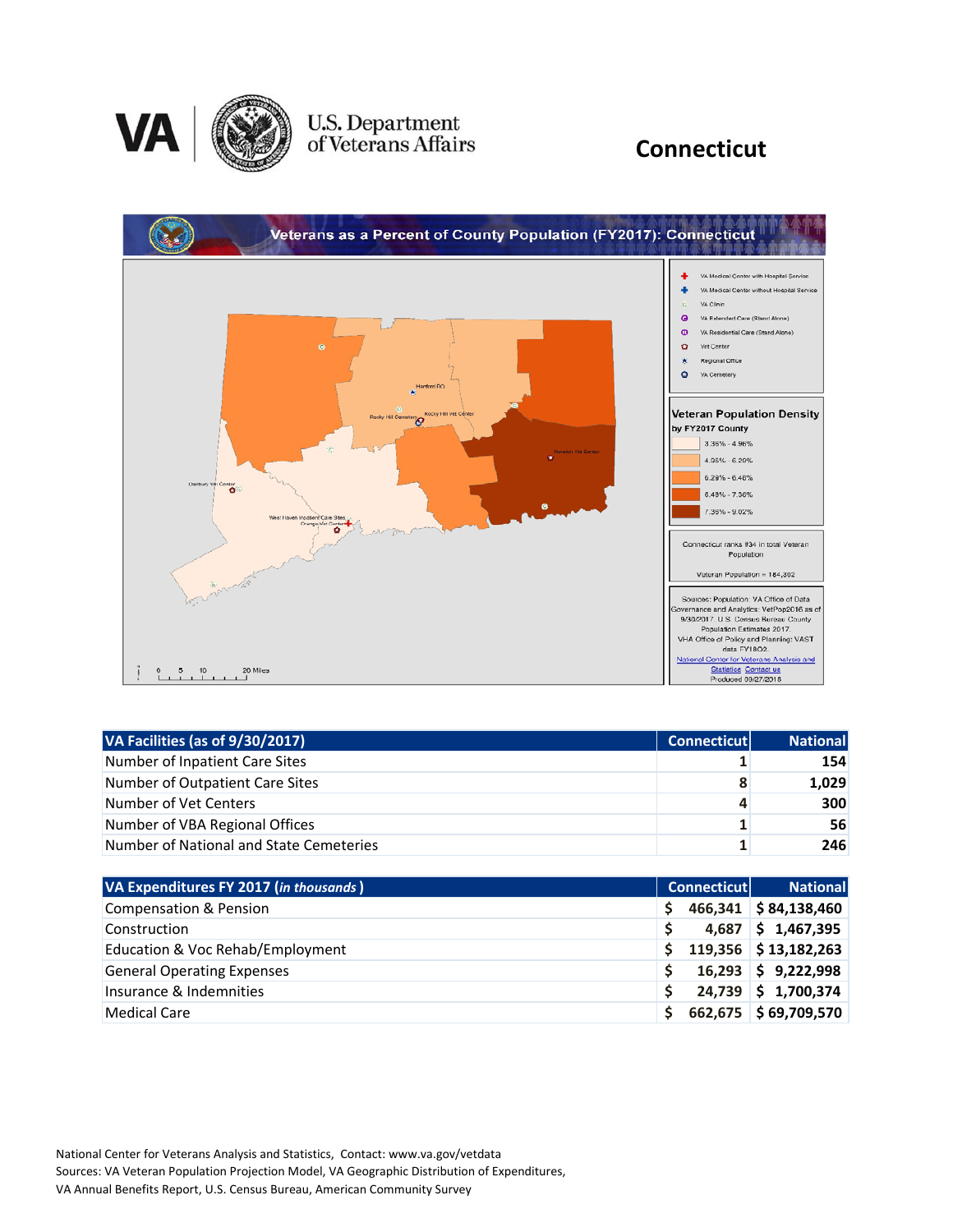

# U.S. Department<br>of Veterans Affairs

#### **Connecticut**

| Veteran Population (as of 9/30/2017)           | <b>Connecticut</b> | <b>National</b> |
|------------------------------------------------|--------------------|-----------------|
| Number of Veterans                             | 184,302            | 19,998,799      |
| Percent of Adult Population that are Veterans  | 7.12%              | 6.60%           |
| Number of Women Veterans                       | 13,645             | 1,882,848       |
| Percent of Women Veterans                      | 7.40%              | 9.41%           |
| Number of Military Retirees                    | 10,272             | 2,156,647       |
| Percent of Veterans that are Military Retirees | 5.57%              | 10.78%          |
| Number of Veterans Age 65 and Over             | 104,697            | 9,410,179       |
| Percent of Veterans Age 65 and Over            | 56.81%             | 47.05%          |









| VA Healthcare and Benefits (as of 9/30/2017)         | Connecticut | <b>National</b> |
|------------------------------------------------------|-------------|-----------------|
| Number of Veterans Receiving Disability Compensation | 27,511      | 4,552,819       |
| Number of Veterans Receiving Pension                 | 1,710       | 276,570         |
| Number of Dependency & Indemnity Comp Beneficiaries  | 2,119       | 411,390         |
| <b>Number of Education Beneficiaries</b>             | 5,902       | 987,577         |
| Number of Enrollees in VA Healthcare System          | 75,096      | 9,116,200       |
| Number of Unique Patients Treated                    | 50,342      | 6,035,183       |

National Center for Veterans Analysis and Statistics, Contact: www.va.gov/vetdata Sources: VA Veteran Population Projection Model, VA Geographic Distribution of Expenditures, VA Annual Benefits Report, U.S. Census Bureau, American Community Survey